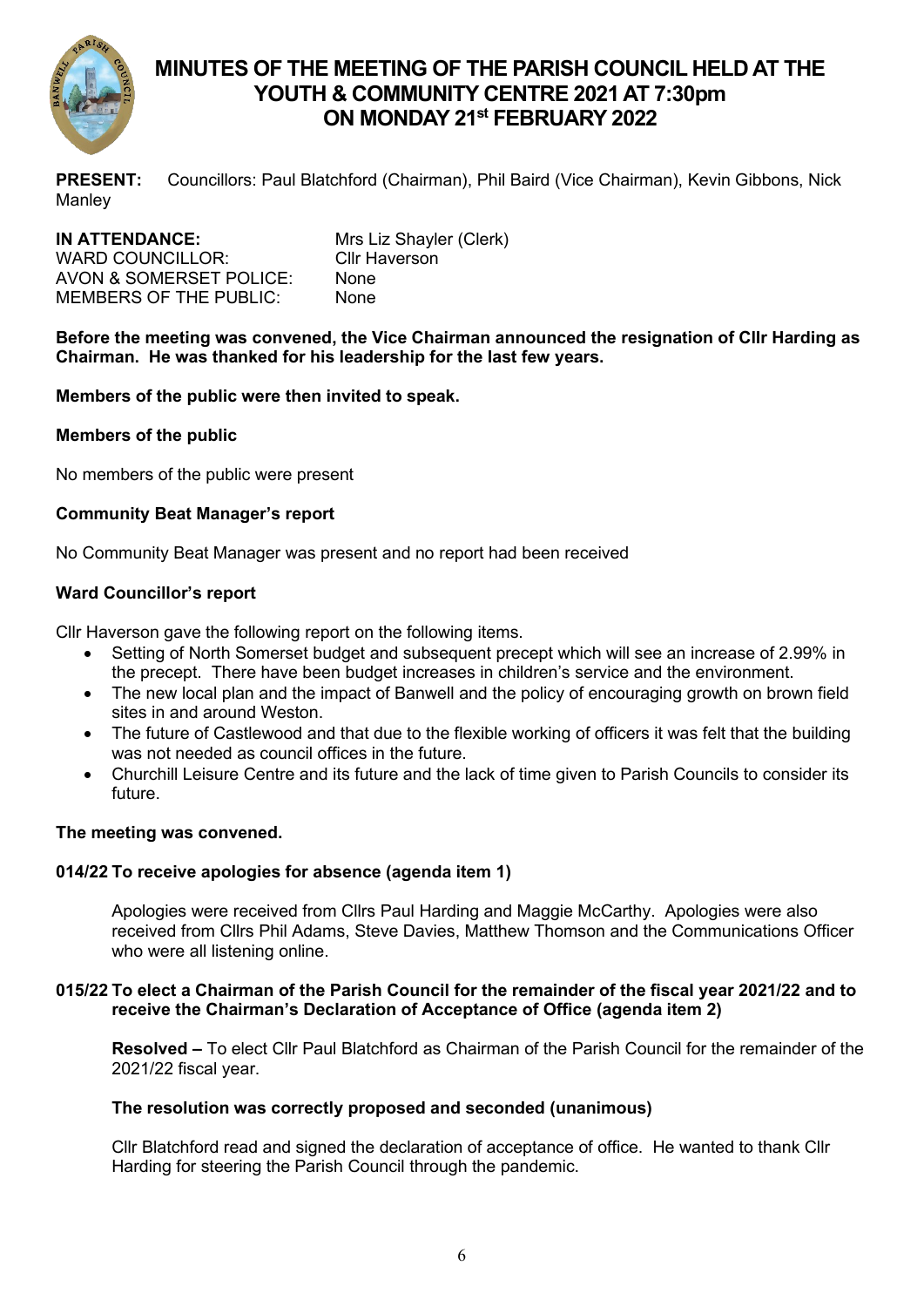### **016/22 To receive members' declarations of interest on any agenda item (agenda item 3)**

No declarations of interest were received.

#### **017/22 To approve as a correct record, the minutes of the Parish Council Meeting on the 17th of January 2021 (agenda item 4)**

**Resolved –** That the minutes of the Parish Council Meeting held on the 17<sup>th</sup> of January be approved as a correct record of the meeting.

#### **The resolution was correctly proposed and seconded (unanimous)**

The minutes of the meetings were signed by the Chairman as a correct record.

#### **018/22 To note the following minutes (agenda item 5)**

- i) **Environmental Working Group minutes from the 24th of January 2022** The minutes were noted
- ii) **Planning Committee minutes from the 7th of February 2022** The minutes were noted

#### **019/22 To agree the following actions as suggested by the Environmental Working (agenda item 6)**

i) **To approve the creation of a Banwell Sustainability Page on Facebook, with the Clerk, Communications Officer and Cllr Thomson as administrators**

**Resolved –** To approve the creation of a Banwell Sustainability Page on Facebook, with the Clerk, Comms Officer and Cllr. Thomson as administrators.

#### **The resolution was correctly proposed and seconded (unanimous)**

ii) **To approve the organisation of any free terracycle scheme and to purchase an outdoor lockable bin to create a 24/hour recycling drop off station at the Youth & Community Centre.**

**Resolved –**To approve the organisation of any free terracycle scheme and to purchase an outdoor lockable bin of up to £30 to create a 24/hour recycling drop off station at the Youth & Community Centre.

**The resolution was correctly proposed and seconded (unanimous)**

#### **020/22 To note the training and events available and agree any attendance (agenda item 7)**

#### i) **ALCA e-learning on nimble**

The training was noted

### ii) **Communications Training via ALCA**

The training was noted

### iii) **Finance Training via ALCA**

The training was noted

### iv) **'Scribe' Finance Training via ALCA**

The training was noted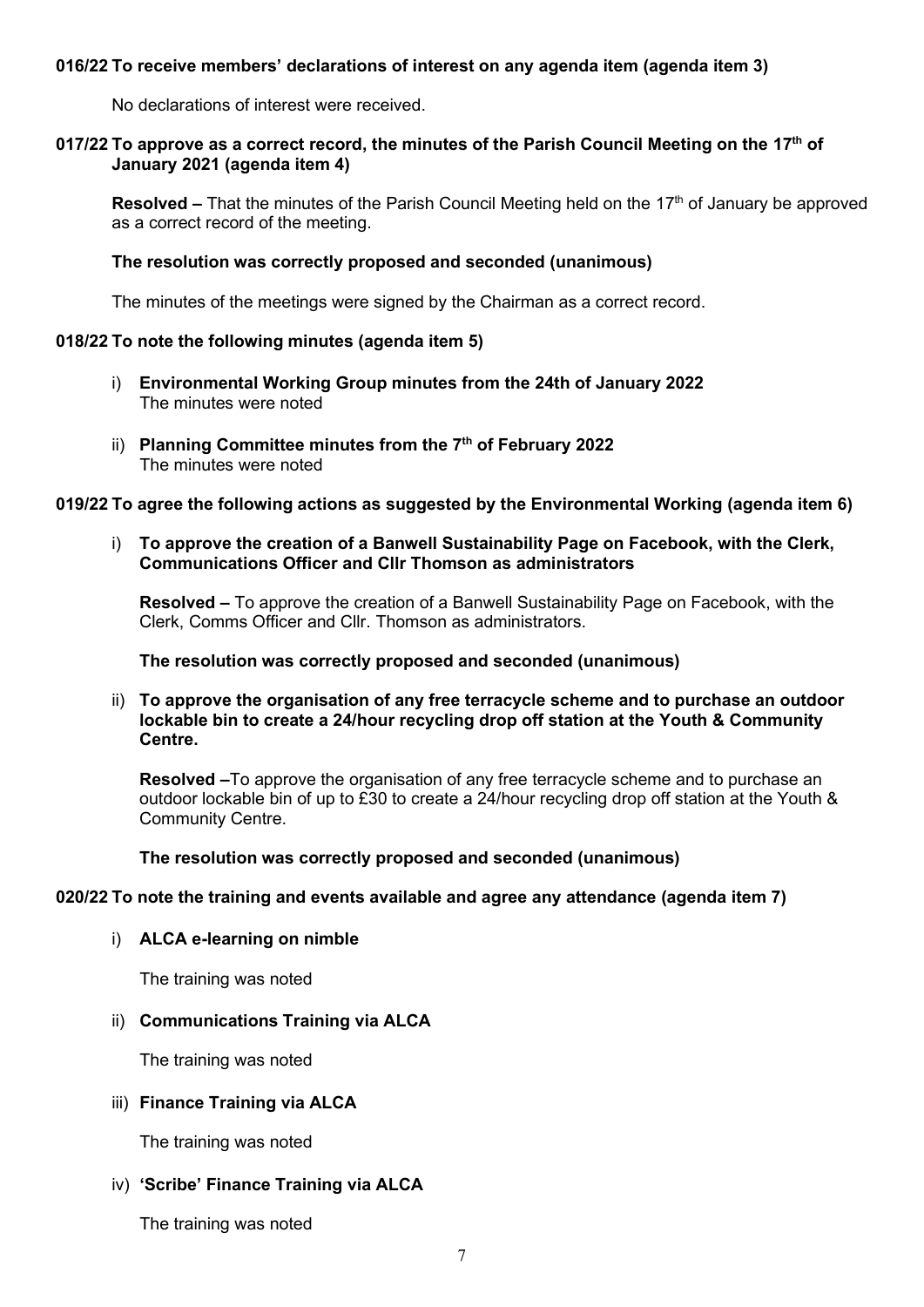### v) **23rd March SLCC Climate Change Summit**

**Resolved** –To approve the attendance of the Clerk for £45.

The resolution was correctly proposed and seconded (unanimous)

### vi) **6 th April SLCC Community Engagement Summit**

**Resolved –**To approve the attendance of the Clerk and one other to attend for £90.

### **The resolution was correctly proposed and seconded (unanimous)**

vii) **20th April Somerset Playing Fields Association, Playground Awareness & Inspection Training (Free)**

The attendance of the Clerk and Cllr Gibbons was noted to this free event.

### **021/22 To receive the Officer report/Exchange of information (agenda item 8)**

### i) **Digital Inclusion Sessions**

There have been three You Can Do IT sessions and three Tea and Tech sessions. We now have five regular volunteers and three students who have offered to help during the holidays. The West of England Rural Network (WERN) have paid for an enhanced CRB check which enables the Clerk to run and supervise the volunteering students.

### ii) **Thank you form 1st Banwell Scouts.**

The Parish Council have received a thank you for the £1000 grant awarded to them to help support the purchase of a new minibus.

### iii) **Route 60+ event on the 12th of April.**

This is an event for the over 60s which will part focus on giving the over 60s confidence and safer driving tips but will also include information from other organisations like West of England Rural Network and their village agents, AMS Handy Person Service, Citizens Advice, Community Response, Churchill Minibus Society amongst others. It will be run in the Youth & Community Centre on the afternoon of the 12th of April.

### iv) **Wifi & livestreaming meetings.**

Whilst the Wifi has now been upgraded from an ASDL line to fibre then there still seems to be issues with the upload and download speed via wifi in the hall meaning live Facebook streaming is currently not possible unless plugged into the router (purchased in 2014). The Clerk has agreed with Mainstream to trial a new router for £165 to see if this improves the wifi connection. Meanwhile, the planning meeting will be hosted by the Clerk from home and the full Parish Council Meetings will be hosted by the Communications Officer from home allowing the Clerk to be present at the full council meetings.

### v) **Banwell Bypass Update**

There has been a delay to the bypass consultation to March due to the overruling of the Bristol Airport planning decision. The bypass now must take into account the increased capacity of the airport so additional traffic surveys and modelling have to be undertaken.

### vi) **Local Plan Update**

The Local Plan Consultation is due to begin in the middle of March for six weeks. There will be a face to face questions & answers session run from the village hall during this time.

### vii) **Youth Club Projects**

The Clerk informed the Council she is currently looking at grant funding to support two projects supporting Youth Club with additional funding for a residential weekend, summer holidays programme and two healthy eating / cookery courses.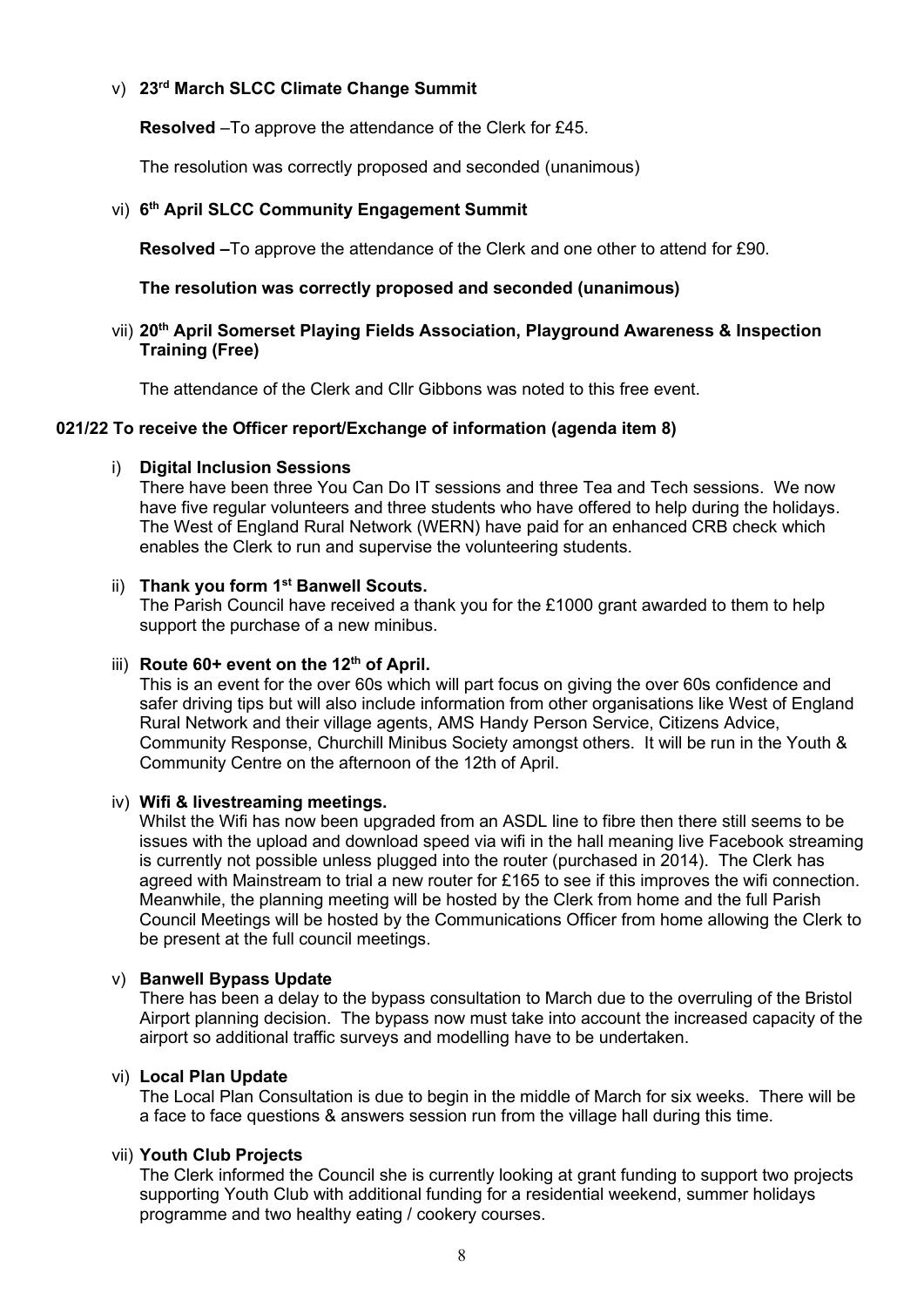### **022/22 To approve the following expenditure (agenda item 9)**

### i) **£270 for the annual tree survey**

**Resolved** – To approve £270 for the annual tree survey.

**The resolution was correctly proposed and seconded (unanimous)**

### ii) **£99 for the 3-year major review of the Youth & Community Centre's insurance valuation**

**Resolved** – To approve expenditure of £99 for the 3-year major review of the Youth & Community Centre's insurance valuation

**The resolution was correctly proposed and seconded (unanimous)**

### iii) **£145 annual CCTV maintenance for the Youth & Community Centre (YCC)**

**Resolved** – To approve the payment of £145 to DS Securities for the annual maintenance of the CCTV at the YCC.

**The resolution was correctly proposed and seconded (unanimous)**

### iv) **£424 for the annual weed control**

**Resolved** – To approve the payment of £424 for March's weed spray and give the Clerk delegated authority to approve the October spray if necessary.

**The resolution was correctly proposed and seconded (unanimous)**

#### v) **£8870 for the remaining 17 streetlights to be upgraded to LED**

**Resolved** – To approve the payment of £8870 for the remaining 17 streetlights to be upgraded to LED by Weston Rail Services our current lighting contractors.

**The resolution was correctly proposed and seconded (unanimous)**

### vi) **To confirm the purchase of a new router for £165 approved by Clerk using delegated authority**

**Resolved** – To approve the payment of £165 for a new router.

### **The resolution was correctly proposed and seconded (unanimous)**

#### **023/22 To discuss whether to have a card payment system for events (agenda item 10).**

**Resolved** – To agree that the Parish Council purchase a Elavon card payment system for £29 at 1.75% per transaction for events.

#### **The resolution was correctly proposed and seconded (unanimous)**

#### **024/22 To discuss and agree the jubilee memorabilia to be purchased for Banwell School (agenda item 11).**

**Resolved** – To agree that 200 mugs be purchased and the design to be forwarded to Parish Councillors for approval.

### **The resolution was correctly proposed and seconded (unanimous)**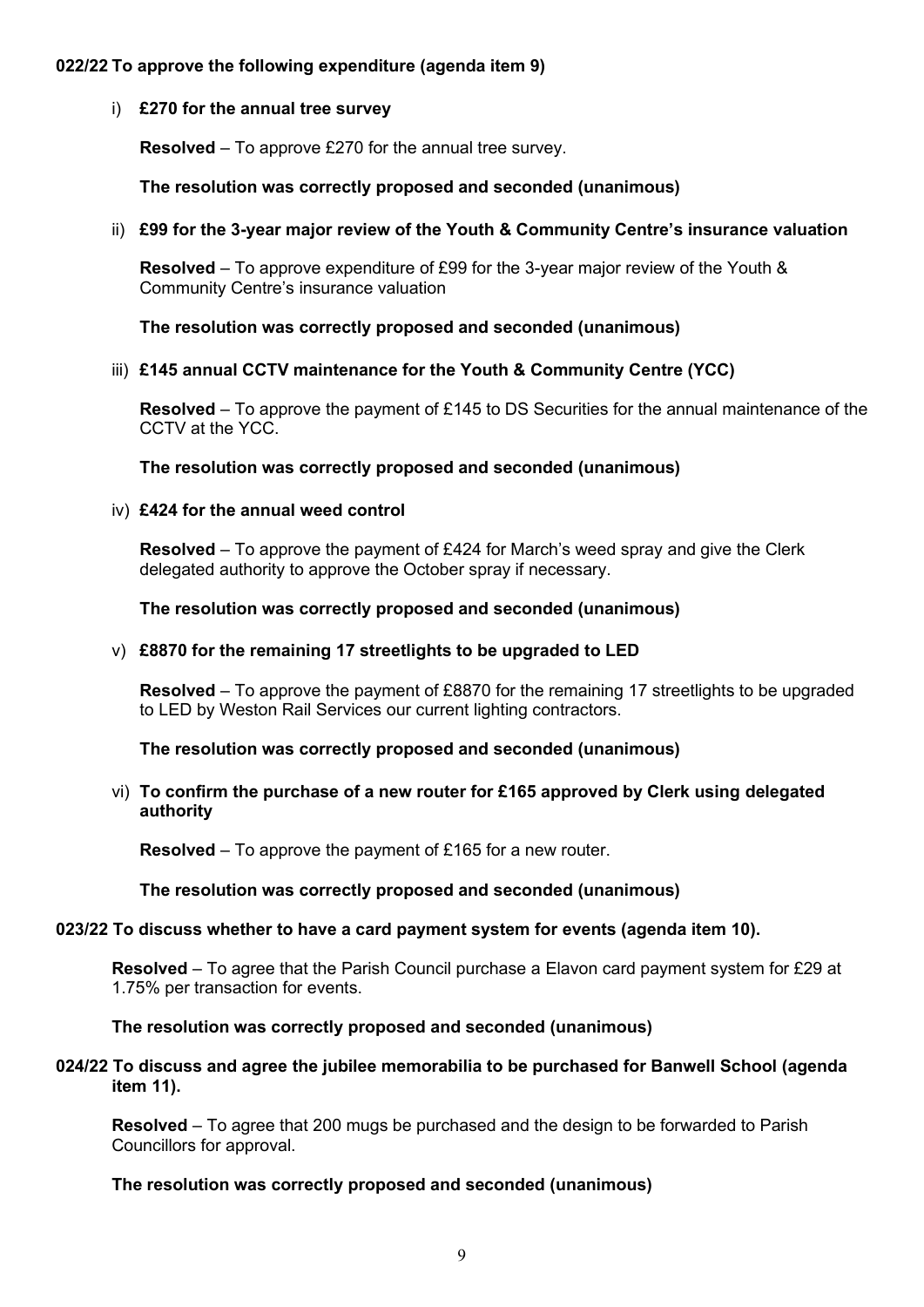#### **025/22 To note the following annual play inspections and agree any expenditure (agenda item 12).**

**Resolved** – The annual play inspections were noted and expenditure agreed £150 budget for the spring clean to repaint the goal posts, spring below the helicopter and swings at Riverside.

#### **The resolution was correctly proposed and seconded (unanimous)**

#### **026/22 To agree a date for the annual Spring Clean (agenda item 13).**

**Resolved** – That the Parish Council Spring Clean be on Saturday  $2^{nd}$  April 2022.

### **The resolution was correctly proposed and seconded (unanimous)**

#### **027/22 To agree to temporarily cover the insurance of Banwell Singers until the Jubilee or when the group is created formally (agenda item 14).**

**Resolved** – To agree to temporarily cover the insurance of Banwell Singers until the Jubilee or when the group is created formally.

#### **The resolution was correctly proposed and seconded (unanimous)**

#### **028/22 To review and approve the following documents (agenda item 15).**

#### i) **Hybrid Meeting Protocol**

**Resolved** – To approve the new Hybrid Meeting Protocol.

**The resolution was correctly proposed and seconded (unanimous)**

#### ii) **Asset Register**

**Resolved** – To approve the updated Asset Register. With the following amendment to the date for installation of the bench on the recreation ground to 2022.

#### **The resolution was correctly proposed and seconded (unanimous)**

#### **029/22 To authorise February bills for payment (agenda item 16)**

The Clerk informed the Council that whilst Cllr Harding is not present at the meeting, he had checked the bills for payment for accuracy.

**Resolved:** To authorise February bills for payment of £6100.73. Cllr Harding and Cllr Baird to authorise the BACs payments.

#### **The resolution was correctly proposed and seconded (unanimous)**

#### **030/22 To note the Parish Council's end of Januarys bank balances and bank reconciliation (agenda item 17)**

The Parish Council's end of January's bank balances and bank reconciliation were noted.

### **031/22 Dates of the next meetings (agenda item 18)**

7<sup>th</sup> of March 2022, 7pm Planning Committee at the Youth & Community Centre (YCC) 21<sup>st</sup> of March 2022, 7:30pm Parish Council Meeting at the YCC

The Chairman closed the meeting at 20:40 …………………………………...Chairman

……………………Date